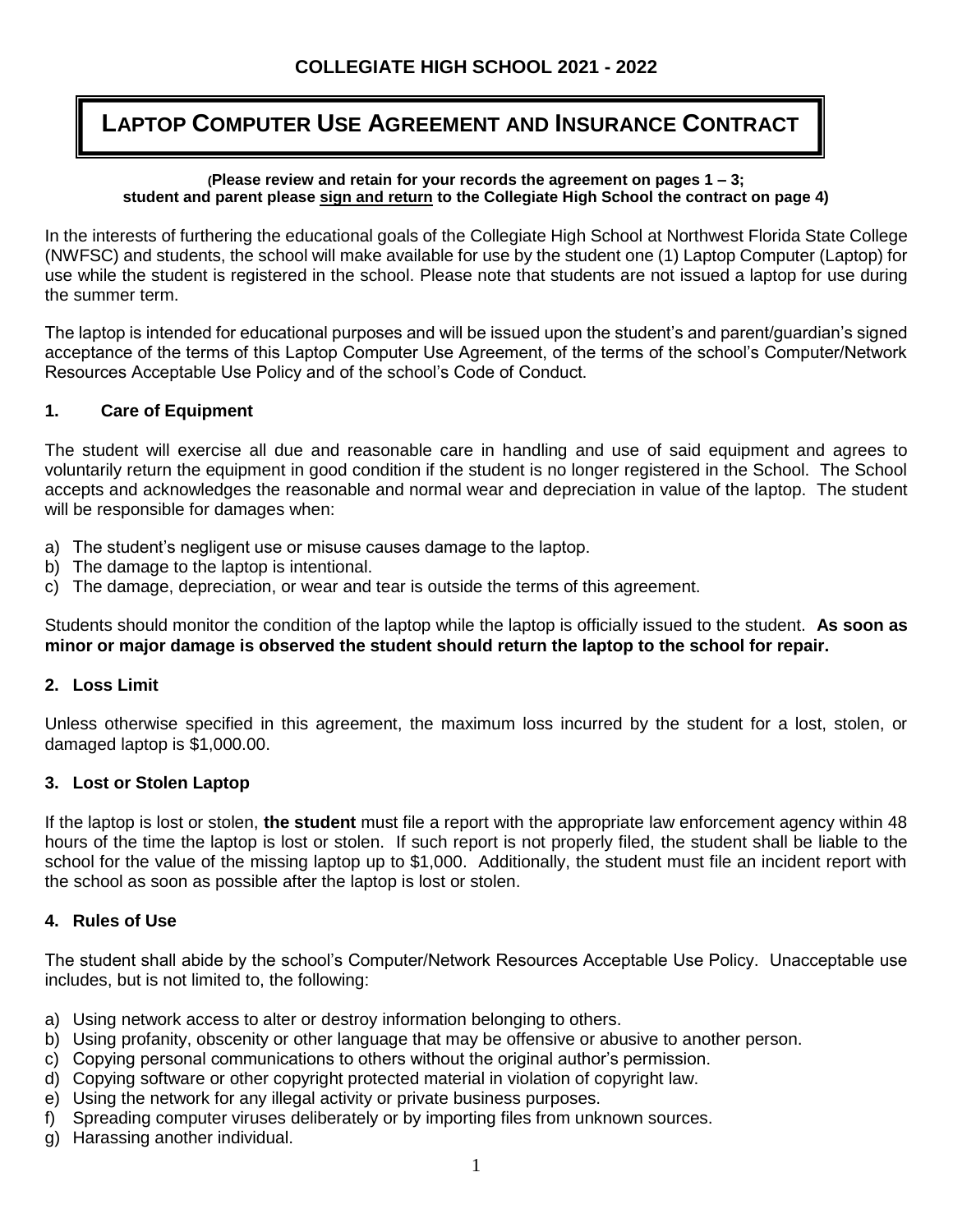- h) Using the network to disrupt college/Collegiate High School business or educational activities.
- i) Use of any computer or program in a manner other than that which was intended.
- j) Unauthorized installation of software including downloads (i.e. Napster, Morpheus, games, etc.) or modification of the laptop.
- k) Allowing use or possession of the computer by anyone other than the student to whom the computer is issued.

### **5. License Agreements**

The School is the sole owner of the software included with the laptop. Any copying, modification, merging, or distribution of the software by the student, including the written documentation, is prohibited. The student is responsible for complying with any and all hardware, software, and service provider licensing agreements, terms of use, and applicable state and federal copyright and other intellectual property protections. Violation of any such licenses, terms or laws shall constitute a violation of this agreement and the student may be subject to disciplinary action.

#### **6. Termination of Agreement**

Termination of this agreement shall occur automatically under any or all of the following circumstances:

- a) When the student is not registered for School.
- b) Breach of the terms of this agreement or other School policies.
- c) Upon notice to the student of termination from the School, with or without cause.

Upon such termination, the student shall return the laptop and all associated equipment and software to the Collegiate School Office within 48 hours from the student's last class period. The laptop must be returned prior to a reissue of a laptop for the subsequent term.

#### **7. Notice of School Rights**

The Student has no ownership, interest in, and no right to title in the laptop. The School is the equitable owner of the laptop and as such will enforce its rights vigorously through all means civil and criminal. Students who are in material breach of the agreement and/or who deny any of the School's ownership rights to the laptop may be subject to disciplinary action, including referral for possible civil action or prosecution for theft under Florida's Statutes. Notice of these civil and criminal remedies will be sent to any student in violation of the agreement prior to action being taken, but the failure to give such notice shall not impair or limit the School's rights.

#### **8. Indemnification**

Student and parent/guardian agree to reimburse and hold the School harmless from and against any and all liabilities, costs, collection costs, and damages (including attorney fees), which arise out of or relate in any way to the use of, misuse of, or failure to return the laptop equipment or software by the student or others.

## **9. Modifications, Upgrades & Repairs**

**The Student shall not modify, upgrade, or attempt repairs to the laptop or its installed software without the express written permission of the School.** Any modifications, upgrades, or repairs made shall become the property of the School. Any damage to the laptop, or other requirement for modification, upgrading, or repair shall be immediately brought to the attention of the School. The student and parent/guardian is responsible for the cost of any modifications, upgrades or repairs to the laptop, including the carrying case and peripheral equipment, or its installed software, where it is required as a result of the student's misuse, negligence or intentional conduct, or other acts or omissions in violation of the agreement. Any required software must be installed by authorized NWFSC/Collegiate High School personnel.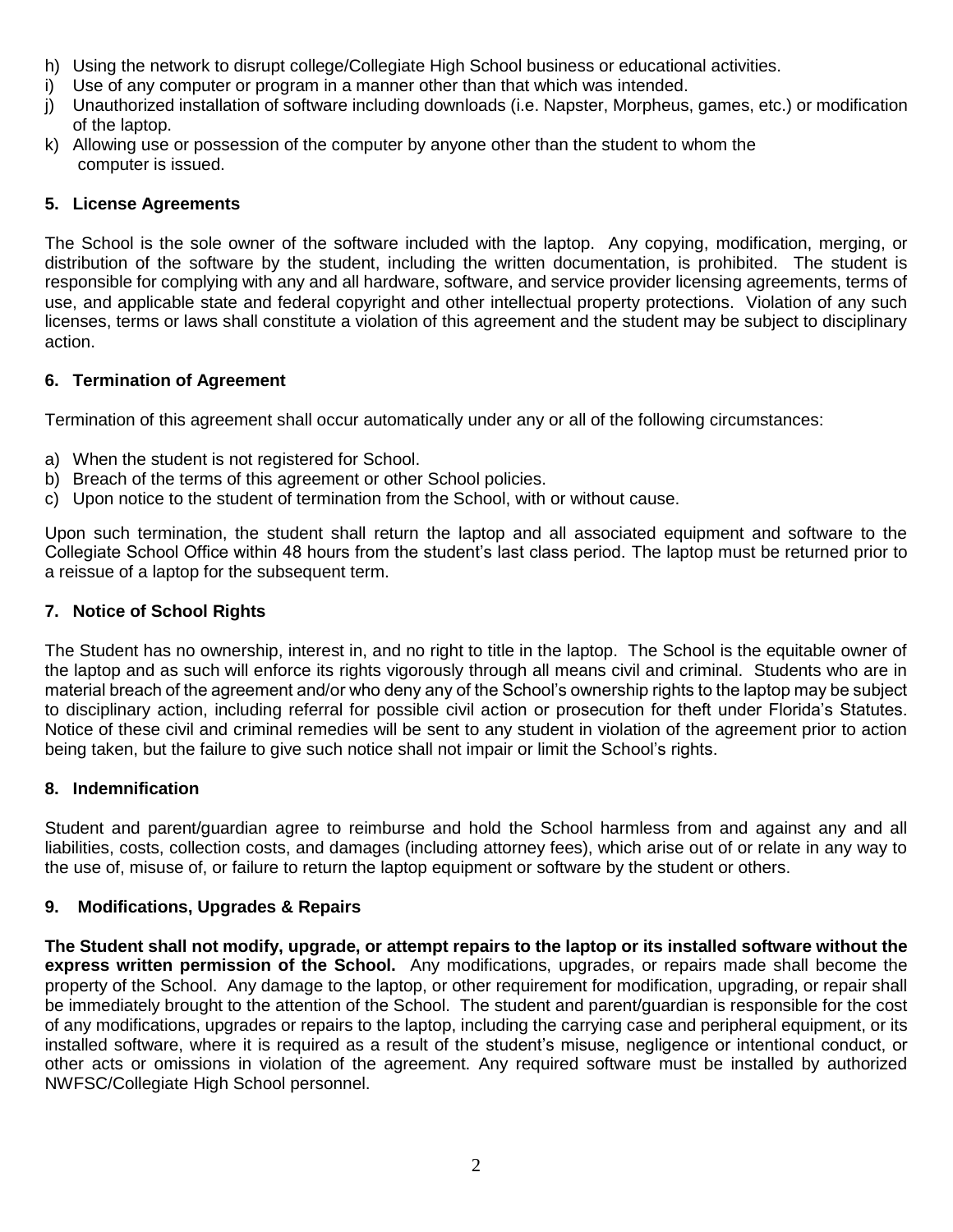#### **10. Insurance**

.

The student and or parent/guardian may purchase voluntary insurance from the School for the amount of \$50.00 per computer per year or portion of a year for the duration of the student's enrollment in the School. When purchased, insurance coverage is assigned to any laptop officially issued to a student during a calendar year, including laptops issued during the summer term, if applicable. If you choose to purchase laptop insurance for the 2021-2022 school year, payment can be made to the Collegiate HS office after July 1, 2021, by a check made out to "Collegiate HS" or by cash.

The School's self-insurance will cover the following:

- a) Student's stolen laptop, with a proper report filed by the student and parent/guardian with the appropriate law enforcement agency within 48 hours of the theft.
- b) Unintentional damage to student's laptop if reported in a timely manner.

**Students will be responsible for the value of lost computers for which insurance is not purchased. The value attributed to the computer will be calculated as \$25.00 times the number of months between the date the computer is lost and the expiration date of the warranty.**

#### **Insurance Exclusions:**

The following items are not covered by insurance:

- a. Carrying case (\$35.00 Replacement cost)
- b. AC power supply- (\$50.00 replacement cost)

#### **Term of the Laptop Computer Use Agreement**

This agreement is effective as of the date the equipment is received.

This agreement will terminate on May 23, 2022, unless terminated or extended by written agreement.